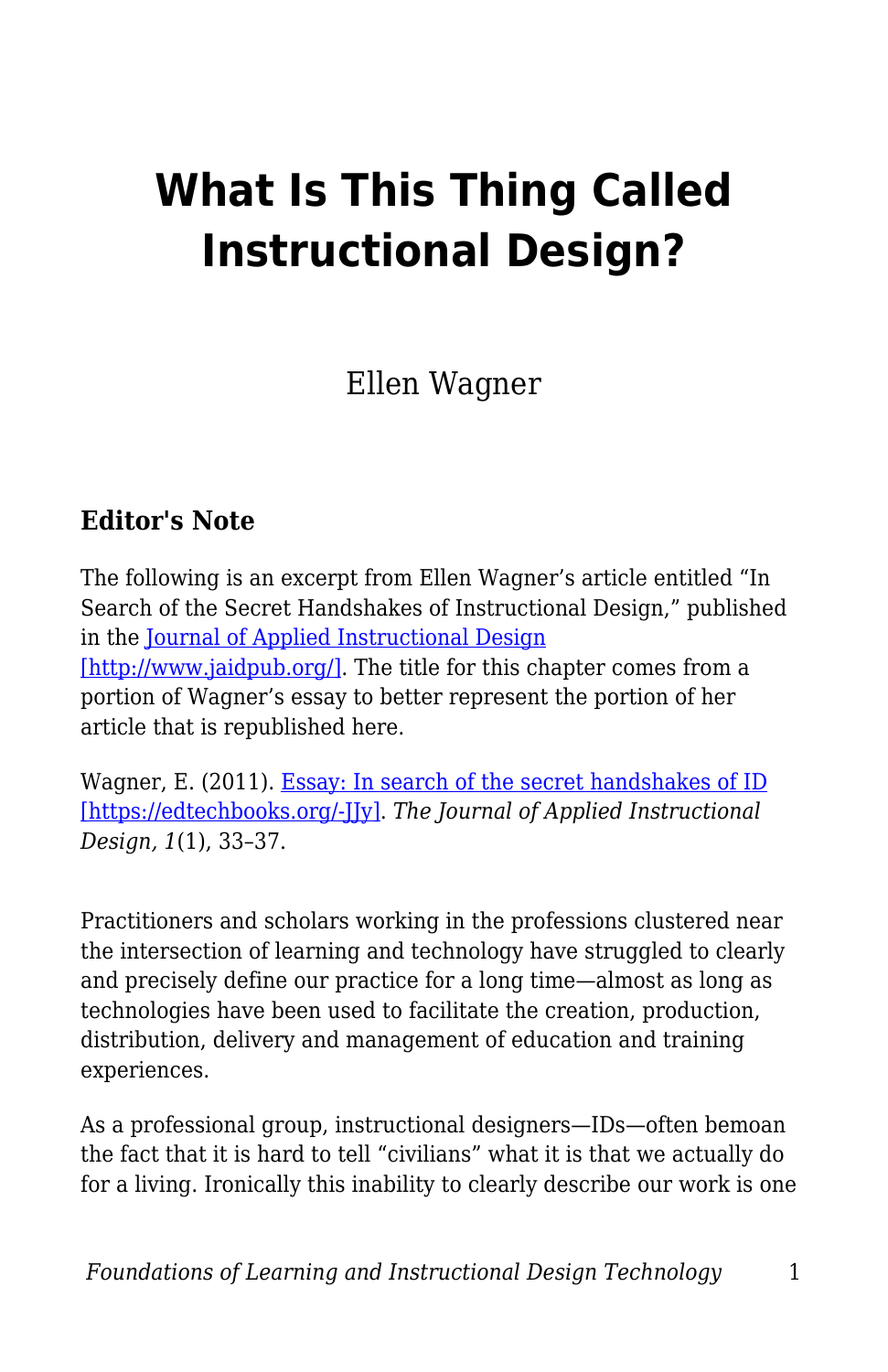of the "secret handshakes" that unites us in our quest to better define our professional identity.

One of my favorite examples of this definitional challenge was described in a recent blog post by Cammy Bean, vice-president of learning for Kineo, a multinational elearning production company:

You're at a playground and you start talking to the mom sitting on the bench next to you. Eventually, she asks you what you do for work. What do you say? Are you met with comprehension or blank stares? This was me yesterday:

Playground Mom: So, what do you do?

Me: I'm an instructional designer. I create eLearning.

Playground Mom: [blank stare]

Me: …corporate training…

Playground Mom: [weak smile]

Me: I create training for companies that's delivered on the computer….

Playground Mom: weak nod…"Oh, I see."

I see that she really doesn't see and I just don't have the energy to go further. I'm sort of distracted by the naked boy who just ran by (not mine). We move on.

Is it me? Is it the rest of the world? http://cammybean.kineo.com/2009/05/describing-whatyo u-do-instructional.html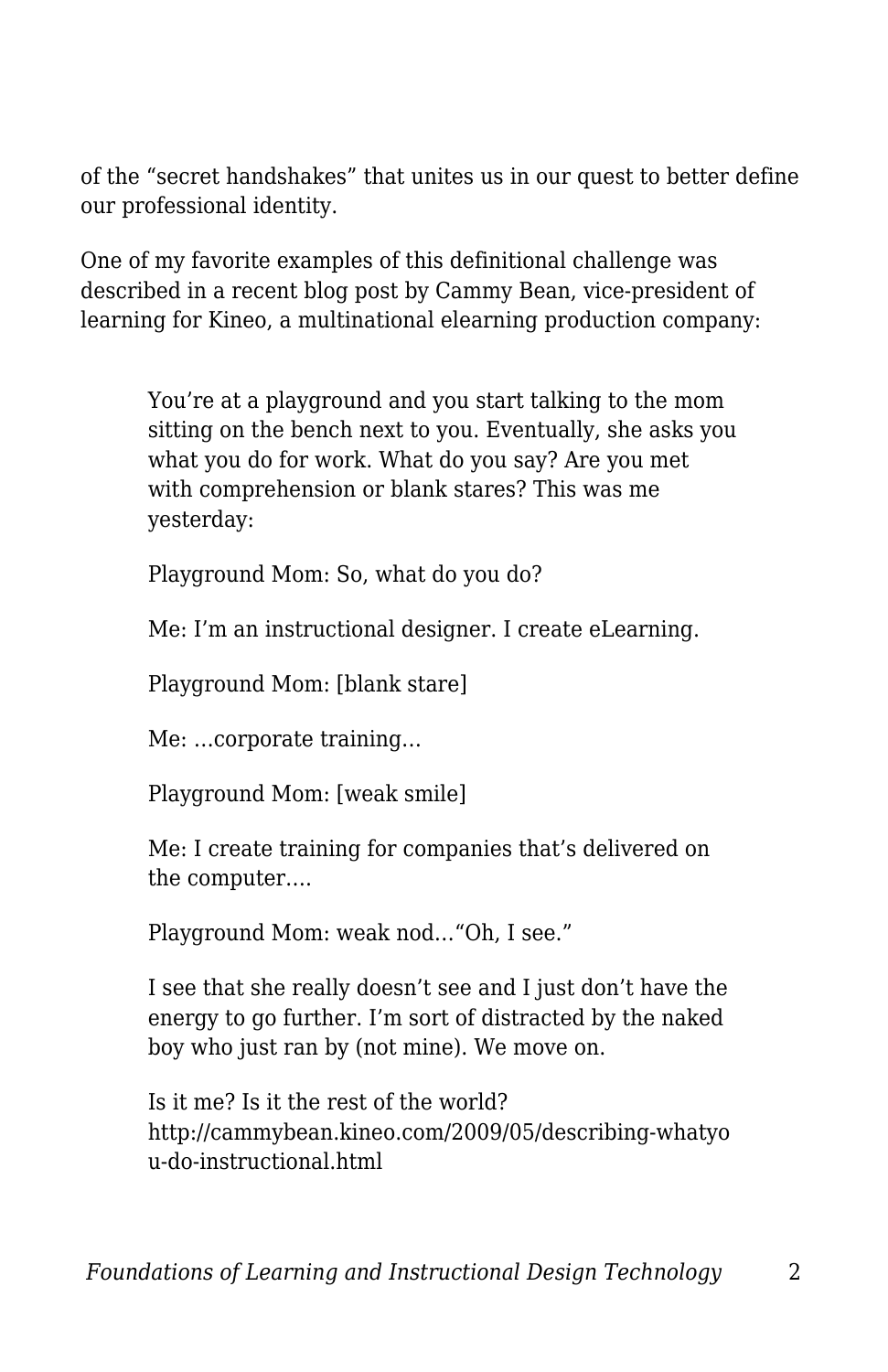AECT has actively supported work on the definitions of big overarching constructs that offer people working at the intersections of learning and technology with a sense of identity, purpose and direction. Lowenthal and Wilson (2007) have noted that AECT has offered definitions in 1963, 1972, 1977, 1994, and 2008 to serve as a conceptual foundation for theory and practice guiding "The Field." But they wryly observe that our definitional boundaries can be a bit fluid. For example, after years of describing what we do as "educational technology," Seels and Richey (1994) made a case for using the term "instructional technology" as the foundational, definitional descriptor. Januszewski and Molenda (2008) returned us to the term "educational technology" as being broader and more inclusive. All seemed to agree that the terms educational technology and instructional technology are often used interchangeably. In discussing these implications for academic programs, Persichitte (2008) suggested that labels—at least the label of educational technology or instructional technology—do not seem to matter very much. And yet, I wonder—without precision—do we not contribute to the confusion about what it is that people like us actually do?

And what about this thing we do called instructional design? That seems to be an even harder domain to adequately define and describe. A definition of instructional design offered by the University of Michigan (Berger and Kaw, 1996) named instructional design as one of two components (the other being instructional development) that together constitute the domain of instructional technology. Instructional design was then further described in the following four ways:

**Instructional Design-as-Process:** Instructional Design is the systematic development of instructional specifications using learning and instructional theory to ensure the quality of instruction. It is the entire process of analysis of learning needs and goals and the development of a delivery system to meet those needs. It includes development of instructional materials and activities; and tryout and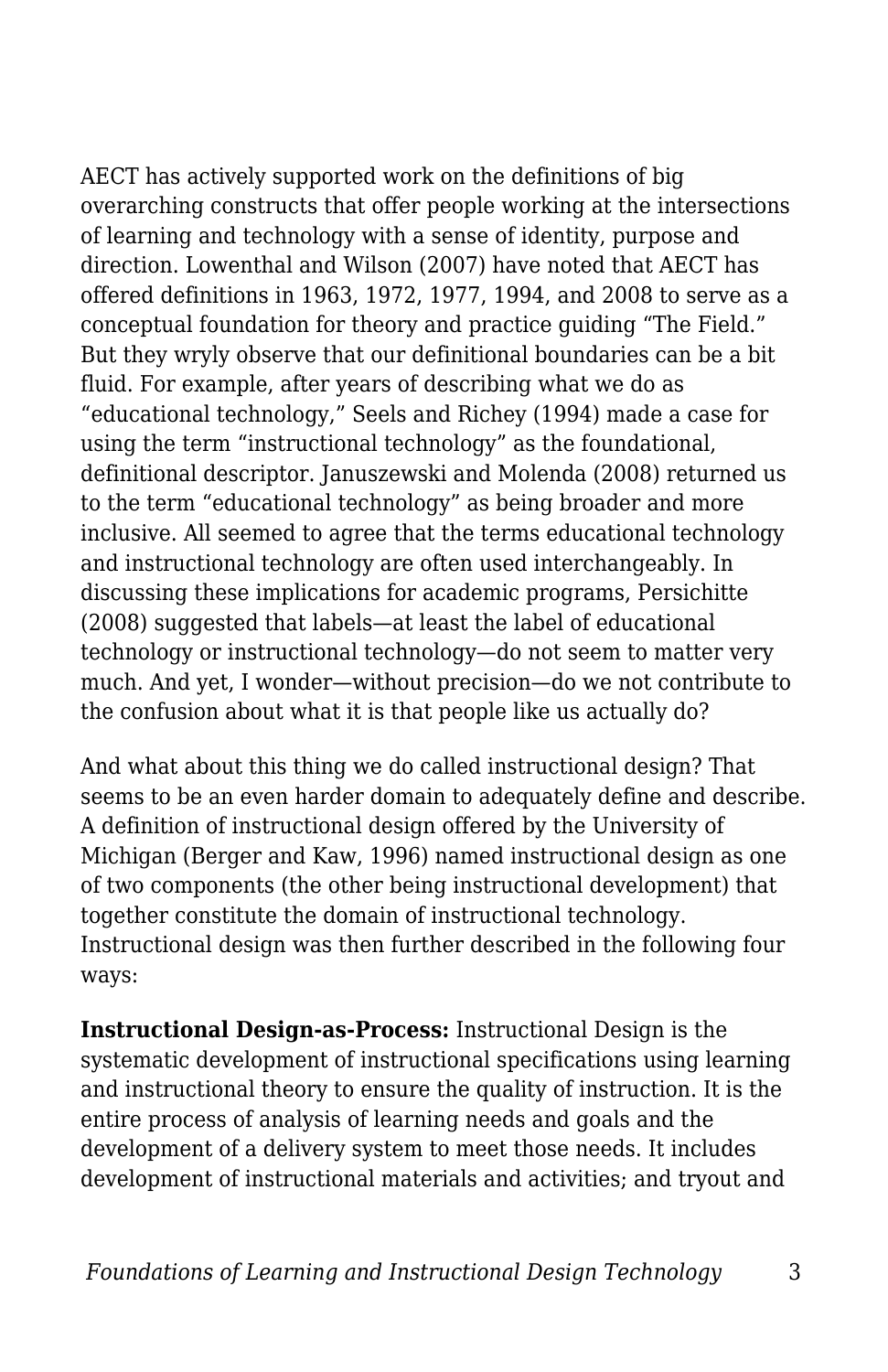evaluation of all instruction and learner activities.

**Instructional Design-as-Discipline:** Instructional Design is that branch of knowledge concerned with research and theory about instructional strategies and the process for developing and implementing those strategies.

**Instructional Design-as-Science:** Instructional design is the science of creating detailed specifications for the development, implementation, evaluation, and maintenance of situations that facilitate the learning of both large and small units of subject matter at all levels of complexity.

**Instructional Design as Reality:** Instructional design can start at any point in the design process. Often a glimmer of an idea is developed to give the core of an instruction situation. By the time the entire process is done the designer looks back and she or he checks to see that all parts of the "science" have been taken into account. Then the entire process is written up as if it occurred in a systematic fashion. [https://edtechbooks.org/-Lj](http://www.umich.edu/~ed626/define.html)

Ten years later, Reiser & Dempsey (2007) defined instructional design as a "systematic process that is employed to develop education and training programs in a consistent and reliable fashion" (pg. 11). They noted that instructional technology is creative and active, a system of interrelated elements that depend on one another to be most effective. They suggested that instructional design is dynamic and cybernetic, meaning that the elements can be changed and communicate or work together easily. They posited that characteristics of interdependent, synergistic, dynamic, and cybernetic are needed in order to have an effective instructional design process. In their view, instructional design is centered on the learned, is oriented on a central goal, includes meaningful performance, includes a measurable outcome, is self-correcting and empirical, and is a collaborative effort. They concluded that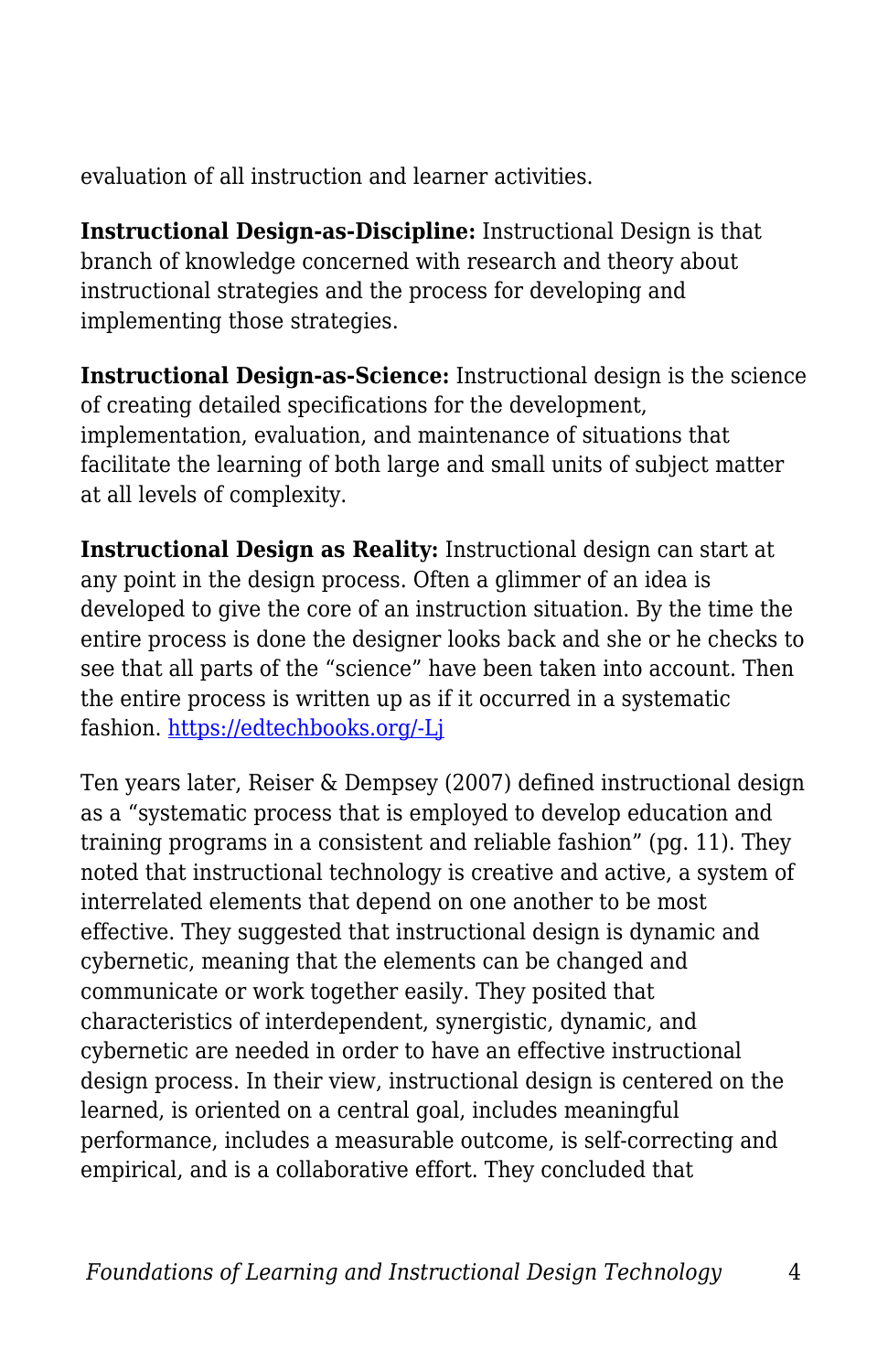instructional design includes the steps of analysis, design, development, implementation, and evaluation of the instructional design.

## *Continue reading [Wagner's essay on JAID's website.](https://www.jaid.pub/vol-1-issue-2011) [\[https://edtechbooks.org/-JJy\]](https://www.jaid.pub/vol-1-issue-2011)*

## **Application Exercises**

- Write a brief description of a real-world example of instructional design as a process, a discipline, a science, and/or a reality.
- Think of a time you were involved in the instructional design either as a teacher or learner. How did you work through each of these pieces? 1. Centers on the learner 2. oriented on central goal 3. includes meaningful performance & measurable outcome 4. self-correcting and empirical 5. collaborative



Please complete this short survey to provide feedback on this chapter: <http://bit.ly/WhatIsID>